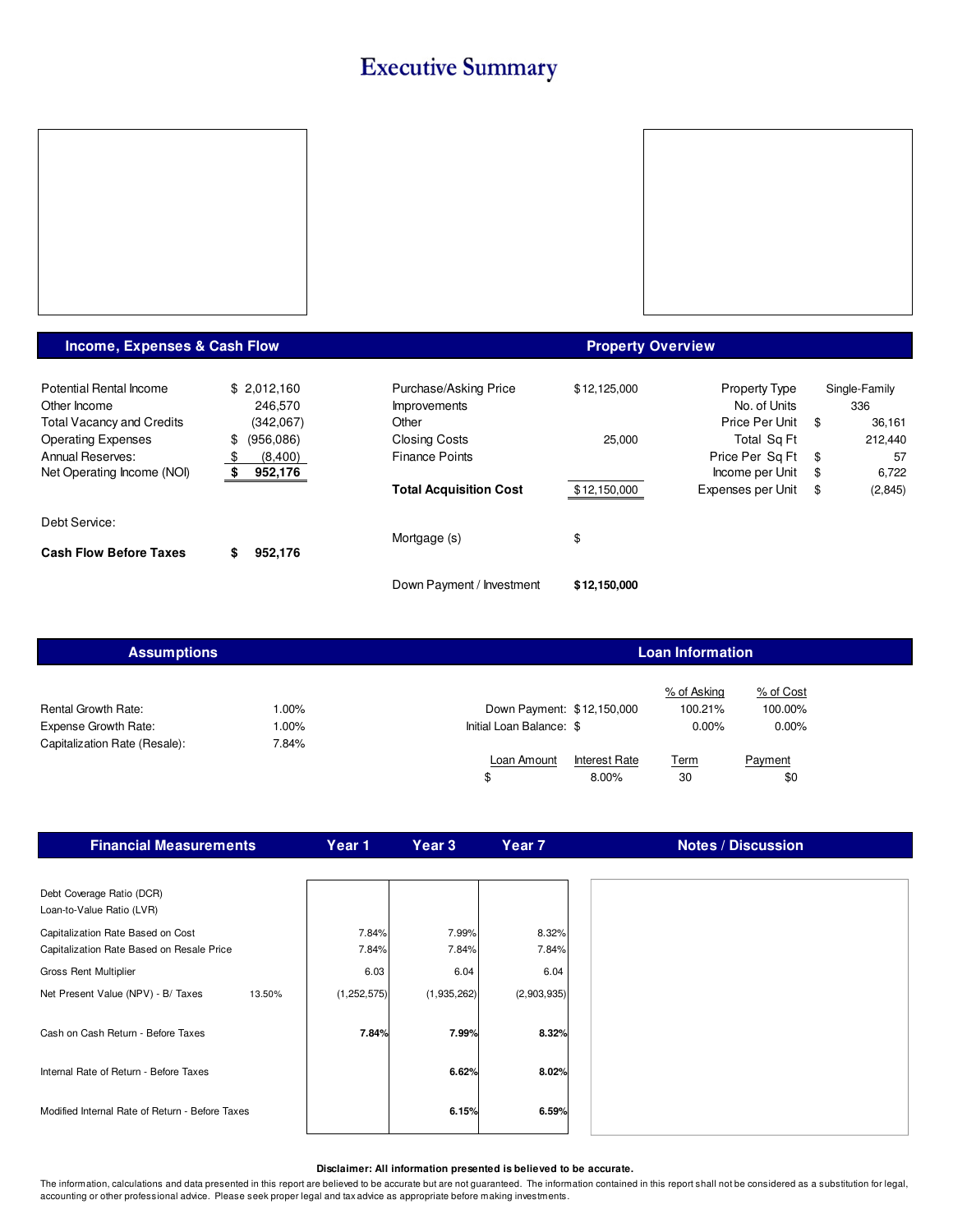#### **Cash Flow Analysis**

| <b>Rental Activity Analysis</b>                                                                                       | Year 1                                                 | Year 2                                                 | Year 3                                                 | Year 4                                                 | Year 5                                                 |
|-----------------------------------------------------------------------------------------------------------------------|--------------------------------------------------------|--------------------------------------------------------|--------------------------------------------------------|--------------------------------------------------------|--------------------------------------------------------|
| <b>Potential Rental Income</b><br>Other Income<br>Less: Vacancy & Credit Losses<br>Less: Rent Concessions & Bad Debts | \$<br>2,012,160<br>246,570<br>(201, 216)<br>(140, 851) | \$<br>2,032,282<br>249,036<br>(203, 228)<br>(142, 260) | \$<br>2,052,604<br>251,526<br>(205, 260)<br>(143, 682) | \$<br>2,073,130<br>254,041<br>(207, 313)<br>(145, 119) | 2,093,862<br>\$<br>256,582<br>(209, 386)<br>(146, 570) |
| <b>Effective Gross Income</b>                                                                                         | 1,916,663<br>\$                                        | 1,935,829<br>S                                         | 1,955,188<br>\$.                                       | 1,974,740<br>S                                         | 1,994,487<br>\$                                        |
| Less: Funded Reserves and/or Improvements                                                                             | (8,400)                                                | (8, 484)                                               | (8,569)                                                | (8,655)                                                | (8,741)                                                |
| Less: Operating Expenses                                                                                              | (956,086)                                              | (965, 647)                                             | (975, 304)                                             | (985, 057)                                             | (994, 907)                                             |
| Net Operating Income (NOI)                                                                                            | \$<br>952,176                                          | \$<br>961,698                                          | \$<br>971.315                                          | 981,028<br>\$                                          | 990,839<br>\$                                          |
| Less: Annual Debt Service                                                                                             |                                                        |                                                        |                                                        |                                                        |                                                        |
| <b>CASH FLOW Before Taxes</b>                                                                                         | 952,176<br>\$                                          | 961,698<br>S                                           | 971,315<br>\$                                          | \$<br>981,028                                          | 990,839<br>\$                                          |
|                                                                                                                       |                                                        |                                                        |                                                        |                                                        |                                                        |
| <b>Property Resale Analysis</b>                                                                                       |                                                        |                                                        |                                                        |                                                        |                                                        |
| <b>Projected Sales Price</b><br>Less: Selling Expenses                                                                | \$12,145,107<br>(728, 706)                             | \$12,266,558<br>(735,993)                              | \$12,389,224<br>(743, 353)                             | \$12.513.116<br>(750, 787)                             | \$12,638,247<br>(758, 295)                             |
| <b>Adjusted Projected Sales Price</b>                                                                                 | \$11,416,400                                           | \$11,530,564                                           | \$11,645,870                                           | \$11,762,329                                           | \$11,879,952                                           |
| Less: Mortgage(s) Balance Payoff                                                                                      |                                                        |                                                        |                                                        |                                                        |                                                        |
| <b>SALE PROCEEDS Before Taxes</b>                                                                                     | \$11,416,400                                           | \$11,530,564                                           | \$11,645,870                                           | \$11,762,329                                           | \$11,879,952                                           |
|                                                                                                                       |                                                        |                                                        |                                                        |                                                        |                                                        |
| <b>Cash Position</b>                                                                                                  |                                                        |                                                        |                                                        |                                                        |                                                        |
| Cash Generated in Current Year                                                                                        | \$<br>952,176                                          | \$<br>961,698                                          | $\mathfrak{s}$<br>971,315                              | \$<br>981,028                                          | \$<br>990,839                                          |
| Cash Generated in Previous Years                                                                                      | n/a                                                    | 952,176                                                | 1,913,875                                              | 2,885,190                                              | 3,866,218                                              |
| Cash Generated from Property Sale<br><b>Original Initial Investment</b>                                               | 11,416,400<br>(12, 150, 000)                           | 11,530,564<br>(12, 150, 000)                           | 11,645,870<br>(12, 150, 000)                           | 11,762,329<br>(12, 150, 000)                           | 11,879,952<br>(12, 150, 000)                           |
| <b>Total Potential CASH Generated</b>                                                                                 | 218,577<br>S                                           | 1,294,439<br>s                                         | 2,381,060<br>s                                         | 3,478,547<br>\$                                        | 4,587,009<br>\$                                        |
|                                                                                                                       |                                                        |                                                        |                                                        |                                                        |                                                        |
| <b>Financial Measurements</b>                                                                                         |                                                        |                                                        |                                                        |                                                        |                                                        |
| Capitalization Rate Based on Cost                                                                                     | 7.84%                                                  | 7.92%                                                  | 7.99%                                                  | 8.07%                                                  | 8.16%                                                  |
| Capitalization Rate Based on Resale Price                                                                             | 7.84%                                                  | 7.84%                                                  | 7.84%                                                  | 7.84%                                                  | 7.84%                                                  |
| Gross Rent Monthly Multiplier (GRM)                                                                                   | 72.31                                                  | 72.43                                                  | 72.43                                                  | 72.43                                                  | 72.43                                                  |
| Gross Rent Yearly Multiplier (GRM)                                                                                    | 6.03                                                   | 6.04                                                   | 6.04                                                   | 6.04                                                   | 6.04                                                   |
| Value of Property Using this GRM<br>12.00                                                                             | 24, 145, 920                                           | 24,387,379                                             | 24,631,253                                             | 24,877,566                                             | 25, 126, 341                                           |
| <b>Break-Even Ratio</b>                                                                                               | 48.94%                                                 | 48.94%                                                 | 48.94%                                                 | 48.94%                                                 | 48.94%                                                 |
| <b>Operating Expense Ratio</b>                                                                                        | 49.88%                                                 | 49.88%                                                 | 49.88%                                                 | 49.88%                                                 | 49.88%                                                 |
| 13.50%<br>Net Present Value (NPV) - Before Taxes                                                                      | (1,252,575)                                            | (1,613,810)                                            | (1,935,262)                                            | (2,221,311)                                            | (2,475,857)                                            |
| Cash-on-Cash Return with Equity                                                                                       | 1.80%                                                  | 9.42%                                                  | 9.42%                                                  | 9.42%                                                  | 9.42%                                                  |
| Cash-on-Cash Return - Before Taxes                                                                                    | 7.84%                                                  | 7.92%                                                  | 7.99%                                                  | 8.07%                                                  | 8.16%                                                  |
| <b>Internal Rate-of-Return (IRR)</b> - Before Taxes                                                                   | 1.80%                                                  | 5.39%                                                  | 6.62%                                                  | 7.23%                                                  | 7.60%                                                  |
| Modified Internal Rate-of-Return (MIRR) - Before Taxes                                                                | 1.80%                                                  | 5.19%                                                  | 6.15%                                                  | 6.50%                                                  | 6.62%                                                  |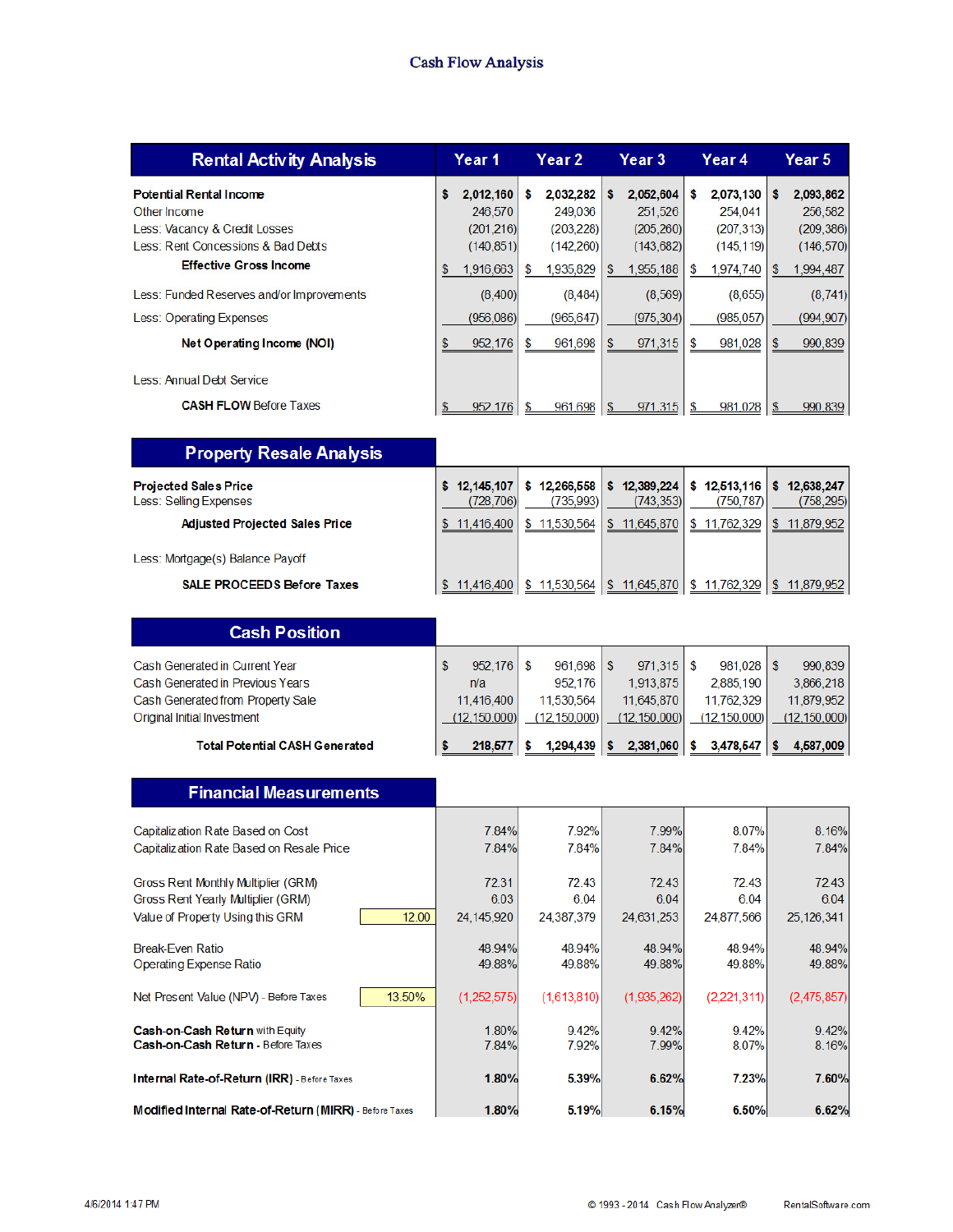## **Rent Roll Summary**

| <b>Unit Description</b>                                                           | Number of<br><b>Units</b> | Per unit<br><b>Sq Ft</b> | <b>Total</b><br>Sq Ft                | <b>Percent of</b><br><b>Total</b>   | <b>Annual</b><br>Rev/Sq Ft         |                      | Rent<br><b>Per Unit</b>  |                      | <b>Monthly</b><br>Rent               |                  | <b>Annual</b><br>Rent                    |
|-----------------------------------------------------------------------------------|---------------------------|--------------------------|--------------------------------------|-------------------------------------|------------------------------------|----------------------|--------------------------|----------------------|--------------------------------------|------------------|------------------------------------------|
| Studio<br>One Bedroom. One Bath<br>Two Bedroom, One Bath<br>Two Bedroom, Two Bath | 40<br>136<br>96<br>64     | 400<br>515<br>750<br>850 | 16,000<br>70.040<br>72,000<br>54,400 | 7.53%<br>32.97%<br>33.89%<br>25.61% | 12.600<br>10.720<br>8.320<br>8.470 | \$<br>\$<br>\$<br>\$ | 420<br>460<br>520<br>600 | \$<br>\$<br>\$<br>\$ | 16,800<br>62,560<br>49,920<br>38,400 | S<br>S<br>S<br>S | 201,600<br>750,720<br>599,040<br>460,800 |
| <b>Totals</b>                                                                     | 336                       | 2,515                    | 212,440                              | 100.0%                              | 9.472                              |                      | 2.000                    | \$                   | 167,680                              |                  | \$2,012,160                              |



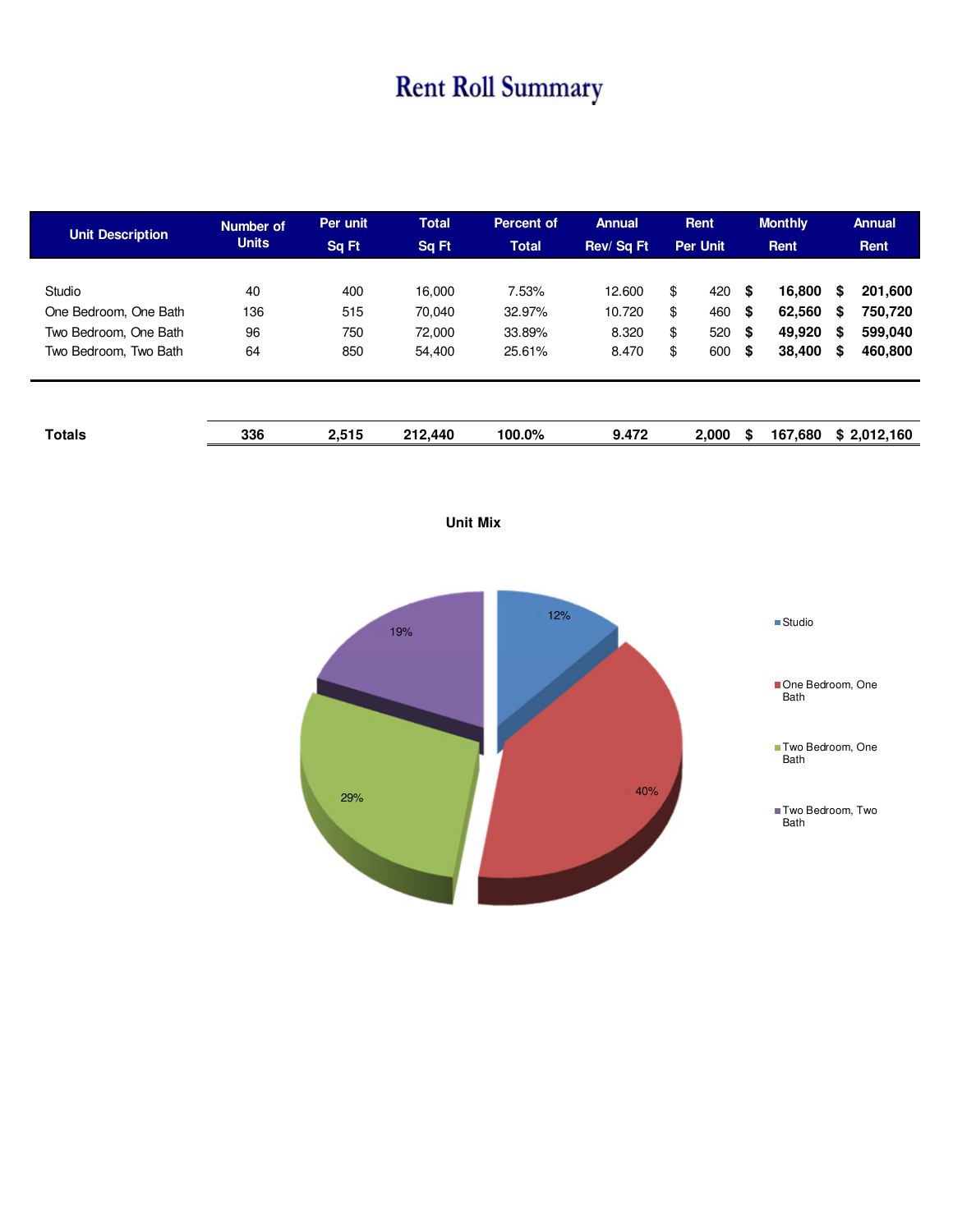## **Other Income**

| <b>Description</b>          | <b>Monthly</b><br><b>Amount</b> |     | <b>Annual</b><br><b>Amount</b> |           | Per Unit | Per Unit<br>Sq. Ft. | <b>Total</b><br>Sq. Ft. |
|-----------------------------|---------------------------------|-----|--------------------------------|-----------|----------|---------------------|-------------------------|
| Other Income<br><b>RUBS</b> | \$<br>16,012<br>4,536           | -\$ | 192,138<br>54,432              | \$<br>-\$ | 48<br>14 | 6.37<br>1.80        | 0.08<br>0.02            |
| <b>Totals</b>               | \$<br>20,548                    | \$  | 246,570                        | \$        | 61       | 8.17                | 0.10                    |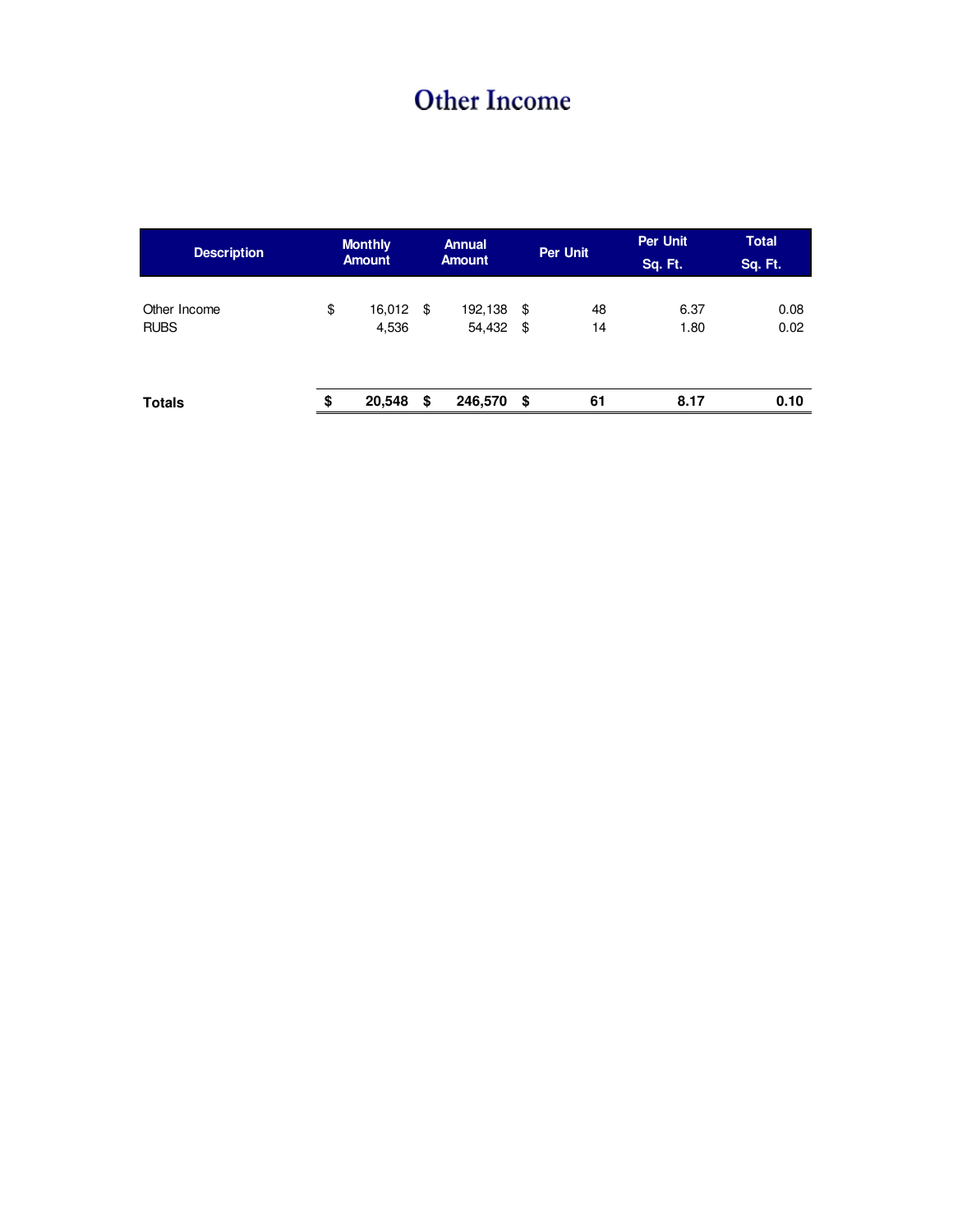# **Annual Expenses**

| <b>Expense Description</b>             | <b>Annual</b><br><b>Amount</b> | <b>Annual</b><br><b>Increase</b> | <b>Per Unit</b> | Per Sq Ft | $%$ of<br><b>Expenses</b> | $%$ of<br><b>Revenue</b> |  |
|----------------------------------------|--------------------------------|----------------------------------|-----------------|-----------|---------------------------|--------------------------|--|
|                                        |                                |                                  |                 |           |                           |                          |  |
| <b>Accounting &amp; Legal</b>          | 16.800                         | 1.0%                             | 50.00           | 0.08      | 1.8%                      | 0.8%                     |  |
| <b>Administrative</b>                  | 25,200                         | 1.0%                             | 75.00           | 0.12      | 2.6%                      | 1.2%                     |  |
| <b>Advertising &amp; Leasing Fees</b>  | 33,600                         | 1.0%                             | 100.00          | 0.16      | 3.5%                      | 1.6%                     |  |
| <b>Building Services</b>               | 26,880                         | 1.0%                             | 80.00           | 0.13      | 2.8%                      | 1.3%                     |  |
| <b>Insurance</b>                       | 50,400                         | 1.0%                             | 150.00          | 0.24      | 5.3%                      | 2.4%                     |  |
| <b>Maintenance</b>                     | 184,800                        | 1.0%                             | 550.00          | 0.87      | 19.3%                     | 9.0%                     |  |
| <b>Management Fee</b>                  | 61,725                         |                                  | 183.71          | 0.29      | 6.5%                      | 3.0%                     |  |
| <b>Payroll</b>                         | 147,505                        | 1.0%                             | 439.00          | 0.69      | 15.4%                     | 7.2%                     |  |
| <b>Property Taxes</b>                  | 168,264                        | 1.0%                             | 500.79          | 0.79      | 17.6%                     | 8.2%                     |  |
| <b>Utilities</b>                       | 240,912                        | 1.0%                             | 717.00          | 1.13      | 25.2%                     | 11.7%                    |  |
| <b>Total Annual Operating Expenses</b> | \$<br>956,086                  |                                  | \$<br>2,845     | 212,440   | 100.0%                    | 46.5%                    |  |